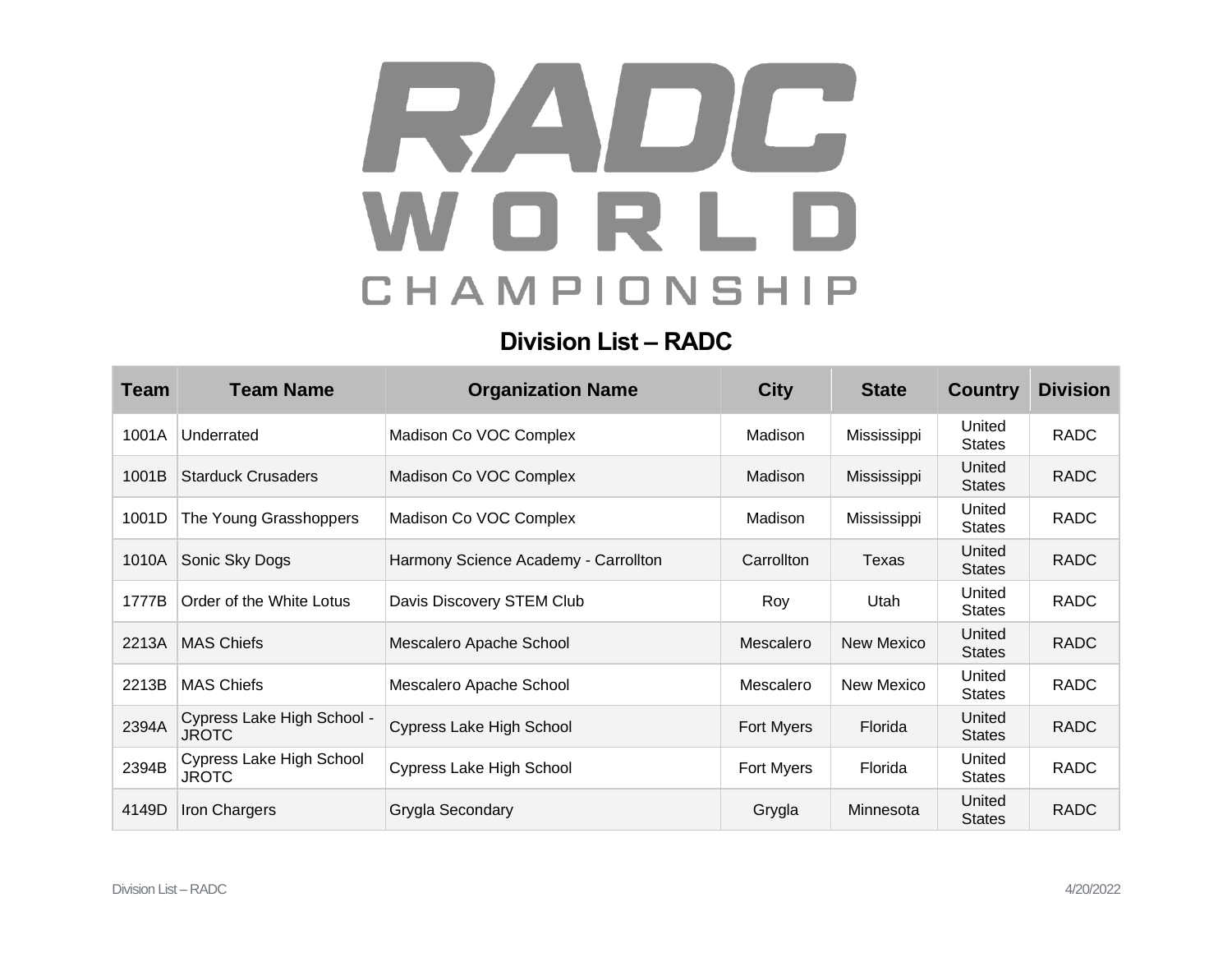| 5450W | Freeze Frame W                    | Marshall County Central High                      | Newfolden         | Minnesota         | United<br><b>States</b> | <b>RADC</b> |
|-------|-----------------------------------|---------------------------------------------------|-------------------|-------------------|-------------------------|-------------|
| 5813B | Crosswind                         | Career And Technology Center Of Anderson 1<br>& 2 | Williamston       | South<br>Carolina | United<br><b>States</b> | <b>RADC</b> |
| 5813D | Puddle Jumper                     | Career And Technology Center Of Anderson 1<br>& 2 | Williamston       | South<br>Carolina | United<br><b>States</b> | <b>RADC</b> |
| 6455C | <b>HSAdvancement</b>              | Harmony School Of Advancement-Houston             | Houston           | <b>Texas</b>      | United<br><b>States</b> | <b>RADC</b> |
| 6815D | <b>Lincoln County High School</b> | <b>Lincoln County High School</b>                 | Hamlin            | West Virginia     | United<br><b>States</b> | <b>RADC</b> |
| 6815F | <b>Lincoln County High School</b> | <b>Lincoln County High School</b>                 | Hamlin            | West Virginia     | United<br><b>States</b> | <b>RADC</b> |
| 6815X | Lincoln County High School        | <b>Lincoln County High School</b>                 | Hamlin            | West Virginia     | United<br><b>States</b> | <b>RADC</b> |
| 6973A | Pizza Penguins                    | Pizza Penguins                                    | Farmington        | West Virginia     | United<br><b>States</b> | <b>RADC</b> |
| 7340A | Mega Drones                       | Harmony School Of Excellence-Houston              | Houston           | <b>Texas</b>      | United<br><b>States</b> | <b>RADC</b> |
| 7581A | The Flying Phantoms               | <b>Haslett Robotics Club</b>                      | Haslett           | Michigan          | United<br><b>States</b> | <b>RADC</b> |
| 7581B | Robots Rule                       | <b>Haslett Robotics Club</b>                      | Haslett           | Michigan          | United<br><b>States</b> | <b>RADC</b> |
| 8289R | <b>Ravens Robotics</b>            | Tri-State Stem+M Early College High School        | South Point       | Ohio              | United<br><b>States</b> | <b>RADC</b> |
| 9999B | <b>Discovery Drones</b>           | Harmony School Of Discovery - Houston             | Houston           | <b>Texas</b>      | United<br><b>States</b> | <b>RADC</b> |
| 9999C | Game of Drones                    | Harmony School Of Discovery - Houston             | Houston           | Texas             | United<br><b>States</b> | <b>RADC</b> |
|       | 10308A Autonomous Ops Squadron    | South Panola High School Afjrotc                  | <b>Batesville</b> | Mississippi       | United<br><b>States</b> | <b>RADC</b> |
|       | 10308B Autonomous Ops Squadron    | South Panola High School Afjrotc                  | <b>Batesville</b> | Mississippi       | United<br><b>States</b> | <b>RADC</b> |
|       | 10308C Autonomous Ops Squadron    | South Panola High School Afjrotc                  | <b>Batesville</b> | Mississippi       | United<br><b>States</b> | <b>RADC</b> |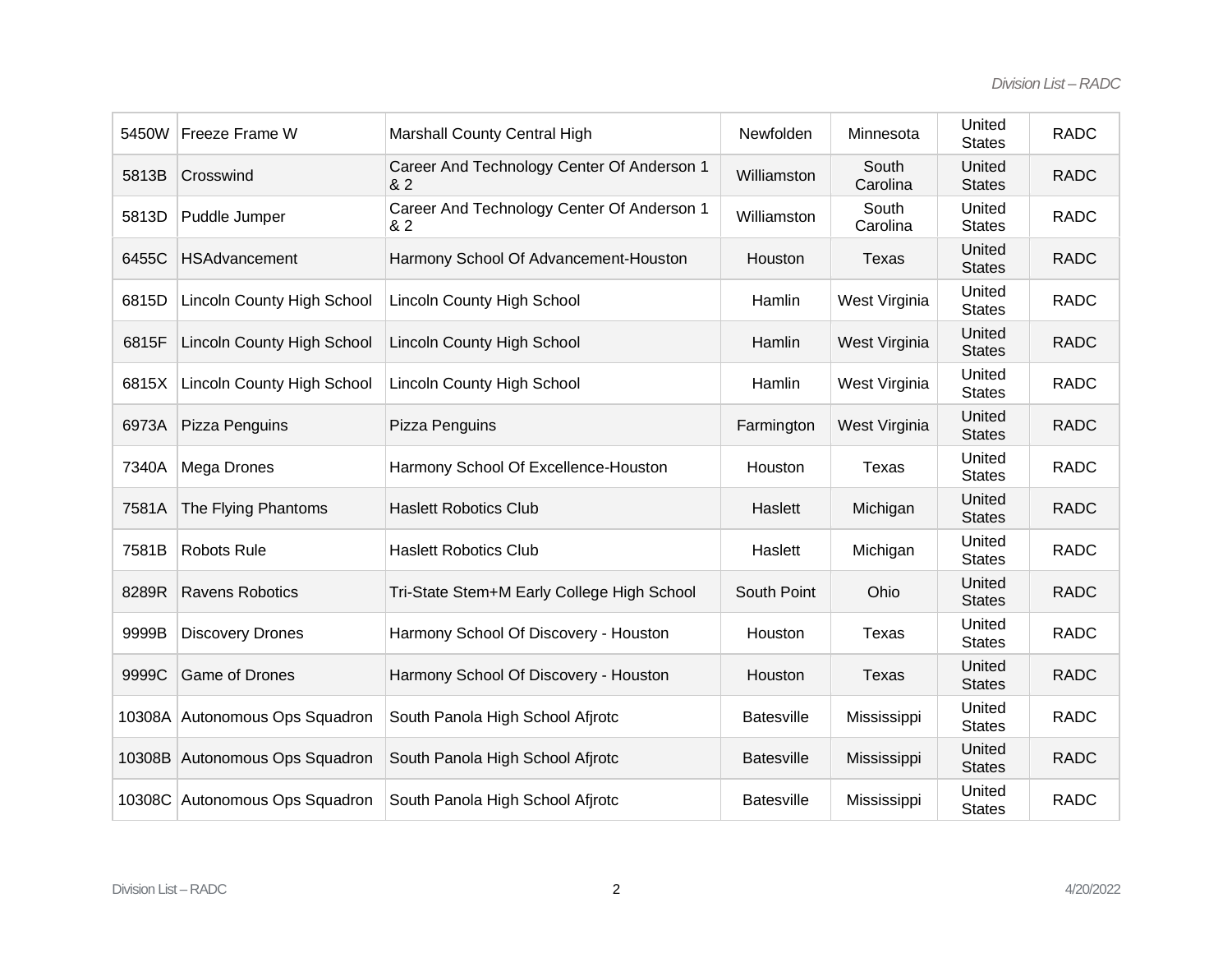|        | 12515A Titanium Pegasi             | American Academy of Innovation        | South Jordan               | Utah          | United<br><b>States</b> | <b>RADC</b> |
|--------|------------------------------------|---------------------------------------|----------------------------|---------------|-------------------------|-------------|
|        | 12515B Titanium Pegasi II          | American Academy of Innovation        | South Jordan               | Utah          | United<br><b>States</b> | <b>RADC</b> |
|        | 15979K Annihilation Unit           | <b>EIT Academy</b>                    | Celina                     | Texas         | United<br><b>States</b> | <b>RADC</b> |
|        | 19792C Red Knight 3                | NORTH FORT MYERS HIGH SCHOOL          | North Fort<br><b>Myers</b> | Florida       | United<br><b>States</b> | <b>RADC</b> |
|        | 20066B Bravo Bomber's              | Coldspring-Oakhurst High School       | Coldspring                 | Texas         | United<br><b>States</b> | <b>RADC</b> |
|        | 20066C Charlie's Angel's           | COLDSPRING-OAKHURST HIGH SCHOOL       | Coldspring                 | <b>Texas</b>  | United<br><b>States</b> | <b>RADC</b> |
| 20066D | Delta Dunk's                       | Coldspring-Oakhurst High School       | Coldspring                 | Texas         | United<br><b>States</b> | <b>RADC</b> |
|        | 21908Z Dragonfly                   | Harmony School Of Endeavor Austin     | Austin                     | Texas         | United<br><b>States</b> | <b>RADC</b> |
|        | 25306A Carver Monarchs             | <b>Carver Career Center</b>           | Charleston                 | West Virginia | United<br><b>States</b> | <b>RADC</b> |
|        | 25306B Carver Monarchs             | <b>Carver Career Center</b>           | Charleston                 | West Virginia | United<br><b>States</b> | <b>RADC</b> |
|        | 25506B Guyan Valley Middle school  | <b>Guyan Valley Middle</b>            | <b>Branchland</b>          | West Virginia | United<br><b>States</b> | <b>RADC</b> |
|        | 26355A Blount Leopards 1           | Mattie T Blount High School           | Eight Mile                 | Alabama       | United<br><b>States</b> | <b>RADC</b> |
|        | 26355C Blount Leopards 3           | Mattie T Blount High School           | Eight Mile                 | Alabama       | United<br><b>States</b> | <b>RADC</b> |
|        | 26553A BRAVO COMPANY SEALS         | Grenada High                          | Grenada                    | Mississippi   | United<br><b>States</b> | <b>RADC</b> |
| 26553B | <b>BRAVO COMPANY SEALS</b><br>"B " | Grenada High                          | Grenada                    | Mississippi   | United<br><b>States</b> | <b>RADC</b> |
|        | 26553C BRAVO COMPANY Sparks        | Grenada High                          | Grenada                    | Mississippi   | United<br><b>States</b> | <b>RADC</b> |
|        | 29914A Flying Chihuahuas           | Harmony School Of Excellence - Austin | Austin                     | <b>Texas</b>  | United<br><b>States</b> | <b>RADC</b> |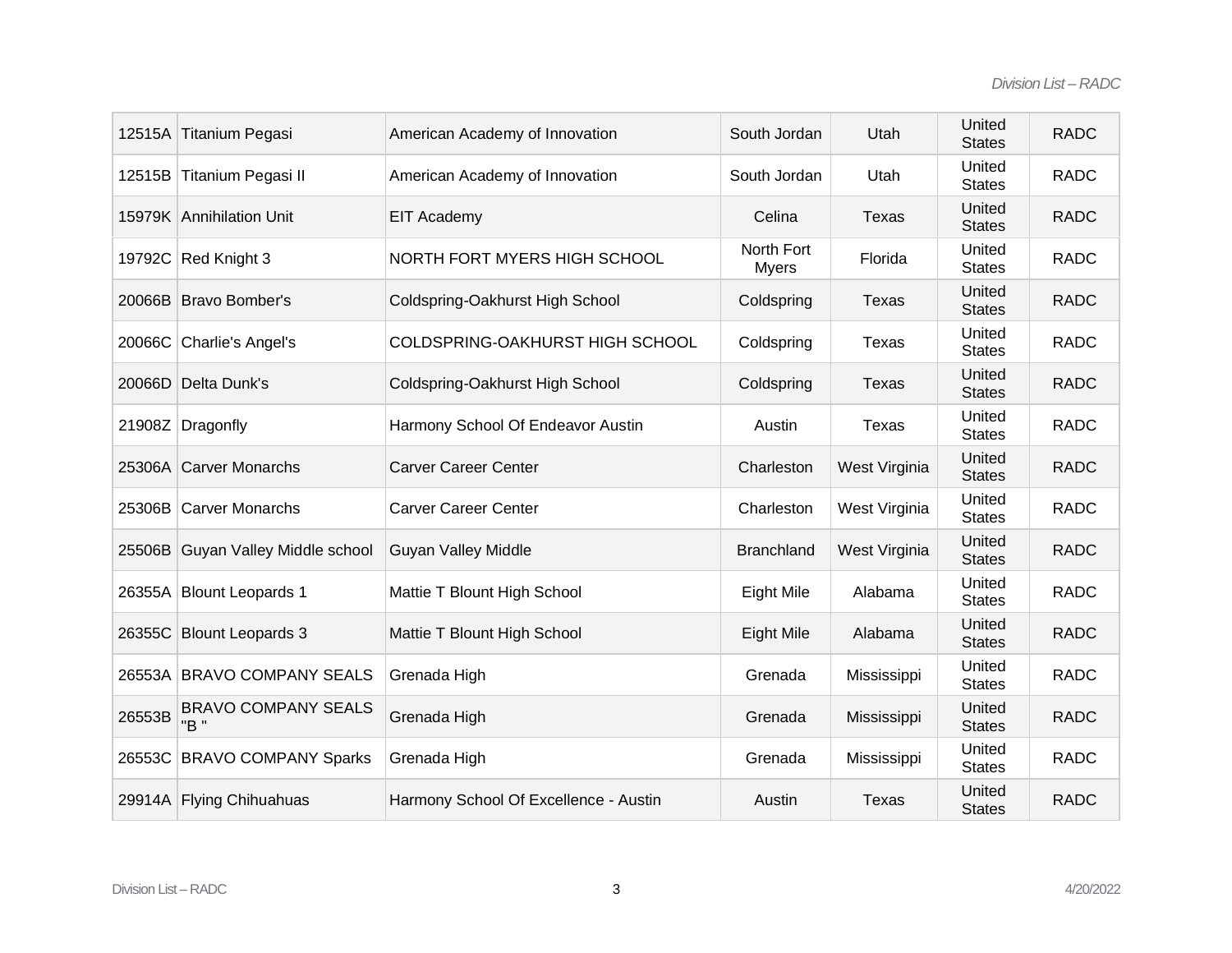| 35084A        | <b>MHP Drone Racers 1</b>             | Madison Highland Prep           | Phoenix             | Arizona         | United<br><b>States</b> | <b>RADC</b> |
|---------------|---------------------------------------|---------------------------------|---------------------|-----------------|-------------------------|-------------|
|               | 35084B MHP Drone Racers 2             | <b>Madison Highland Prep</b>    | Phoenix             | Arizona         | United<br><b>States</b> | <b>RADC</b> |
|               | 39752A The Goal Diggers               | Hayes Middle School             | Saint Albans        | West Virginia   | United<br><b>States</b> | <b>RADC</b> |
|               | 39752B Robo BeeGees                   | Hayes Middle School             | <b>Saint Albans</b> | West Virginia   | United<br><b>States</b> | <b>RADC</b> |
| 48768A 48768A |                                       | Vassar Senior High School       | Vassar              | Michigan        | United<br><b>States</b> | <b>RADC</b> |
| 48768B 48768A |                                       | Vassar Senior High School       | Vassar              | Michigan        | United<br><b>States</b> | <b>RADC</b> |
|               | 51401P RHS Team 1                     | Riverside High School           | <b>Belle</b>        | West Virginia   | United<br><b>States</b> | <b>RADC</b> |
|               | 51401R RHS Team 2                     | Riverside High School           | <b>Belle</b>        | West Virginia   | United<br><b>States</b> | <b>RADC</b> |
|               | 53173A WVDSC                          | <b>Wv Deaf Service Center</b>   | Ripley              | West Virginia   | United<br><b>States</b> | <b>RADC</b> |
|               | 56433A HP Drone Racers 1              | <b>Highland Prep</b>            | Surprise            | Arizona         | United<br><b>States</b> | <b>RADC</b> |
|               | 56864A Black Mamba                    | Harmony Science Academy - Bryan | <b>Bryan</b>        | Texas           | United<br><b>States</b> | <b>RADC</b> |
|               | 58625D Drone Boyz                     | Lincoln county BOE              | Hamlin              | West Virginia   | United<br><b>States</b> | <b>RADC</b> |
|               | 58625E WV Mountain-airs               | Lincoln county BOE              | Hamlin              | West Virginia   | United<br><b>States</b> | <b>RADC</b> |
|               | 60466C $\overline{C}$ 2 the 4th Power | Rich Central Campus High School | Olympia Fields      | <b>Illinois</b> | United<br><b>States</b> | <b>RADC</b> |
|               | 60466W Dino Nuggets                   | Rich Central Campus High School | Olympia Fields      | <b>Illinois</b> | United<br><b>States</b> | <b>RADC</b> |
| 60466X XLR8   |                                       | Rich Central Campus High School | Olympia Fields      | Illinois        | United<br><b>States</b> | <b>RADC</b> |
|               | 60466Y Raptors                        | Rich Central Campus High School | Olympia Fields      | <b>Illinois</b> | United<br><b>States</b> | <b>RADC</b> |